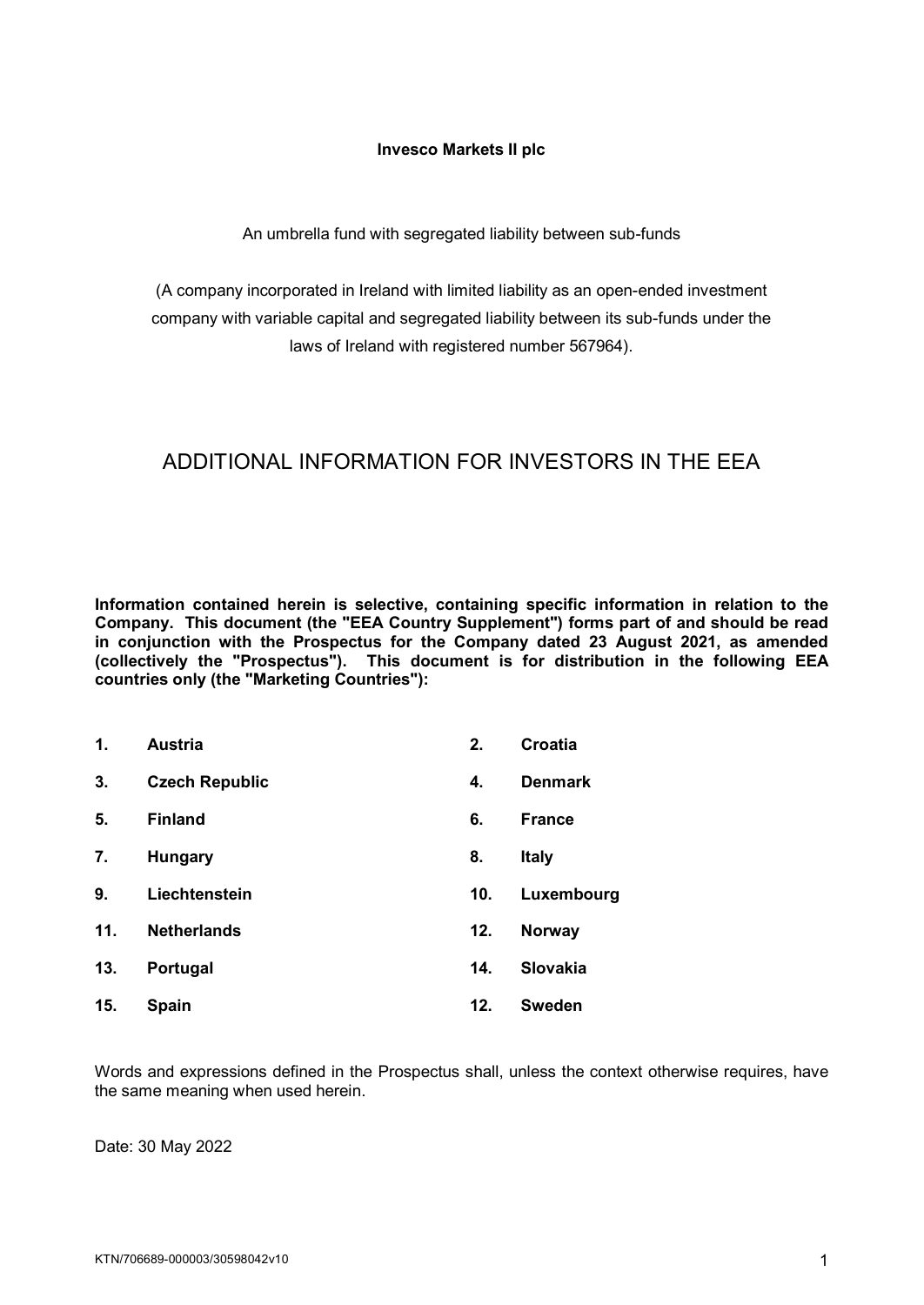# **1 The Company**

The Company has notified the competent authorities of its intention to sell Shares of the subfunds of the Company identified below (each a "Fund") in the following Marketing Countries:

| Fund(s)                                                                        | <b>Marketing Countries</b>                                                                                                                                                |  |
|--------------------------------------------------------------------------------|---------------------------------------------------------------------------------------------------------------------------------------------------------------------------|--|
| Invesco AT1 Capital Bond UCITS ETF                                             | Austria, Denmark, Spain, Finland, France,<br>Italy, Luxembourg, Netherlands, Norway,<br>Portugal, Sweden                                                                  |  |
| Invesco CoinShares Global Blockchain UCITS<br><b>ETF</b>                       | Austria, Denmark, Spain, Finland, France,<br>Italy, Liechtenstein, Luxembourg,<br>Netherlands, Norway, Portugal, Sweden,<br>Croatia, Czech Republic, Hungary,<br>Slovakia |  |
| Invesco Emerging Markets USD Bond UCITS<br><b>ETF</b>                          | Austria, Denmark, Spain, Finland, France,<br>Italy, Luxembourg, Netherlands, Norway,<br>Portugal, Sweden                                                                  |  |
| Invesco Dow Jones Islamic Global Developed<br>Markets UCITS ETF                | Austria, Denmark, Spain, Finland, France,<br>Italy, Liechtenstein, Luxembourg,<br>Netherlands, Norway, Portugal, Sweden                                                   |  |
| <b>Invesco Euro Corporate Bond ESG UCITS ETF</b>                               | Austria, Denmark, Spain, Finland, France,<br>Italy, Luxembourg, Netherlands, Norway,<br>Portugal, Sweden                                                                  |  |
| Invesco EUR IG Corporate Bond ESG UCITS<br><b>ETF</b>                          | Austria, Denmark, Spain, Finland, France,<br>Italy, Liechtenstein, Luxembourg,<br>Netherlands, Norway, Portugal, Sweden                                                   |  |
| <b>Invesco EUR Corporate Bond ESG Multi-Factor</b><br><b>UCITS ETF</b>         | Austria, Denmark, Spain, Finland, France,<br>Italy, Liechtenstein, Luxembourg,<br>Netherlands, Norway, Portugal, Sweden                                                   |  |
| Invesco EUR Corporate Bond ESG Short<br><b>Duration Multi-Factor UCITS ETF</b> | Austria, Denmark, Spain, Finland, France,<br>Italy, Liechtenstein, Luxembourg,<br>Netherlands, Norway, Portugal, Sweden                                                   |  |
| Invesco Euro Corporate Hybrid Bond UCITS<br>ETF                                | Austria, Denmark, Spain, Finland, France,<br>Italy, Luxembourg, Netherlands, Norway,<br>Portugal, Sweden                                                                  |  |
| Invesco Euro Government Bond 1-3 Year<br><b>UCITS ETF</b>                      | Austria, Denmark, Spain, Finland, France,<br>Italy, Luxembourg, Netherlands, Norway,<br>Portugal, Sweden                                                                  |  |
| Invesco Euro Government Bond 3-5 Year<br><b>UCITS ETF</b>                      | Austria, Denmark, Spain, Finland, France,<br>Italy, Luxembourg, Netherlands, Norway,<br>Portugal, Sweden                                                                  |  |
| Invesco Euro Government Bond 5-7 Year<br><b>UCITS ETF</b>                      | Austria, Denmark, Spain, Finland, France,<br>Italy, Luxembourg, Netherlands, Norway,<br>Portugal, Sweden                                                                  |  |
| Invesco Euro Government Bond 7-10 Year<br><b>UCITS ETF</b>                     | Austria, Denmark, Spain, Finland, France,<br>Italy, Luxembourg, Netherlands, Norway,<br>Portugal, Sweden                                                                  |  |
| <b>Invesco Euro Government Bond UCITS ETF</b>                                  | Austria, Denmark, Spain, Finland, France,<br>Italy, Luxembourg, Netherlands, Norway,                                                                                      |  |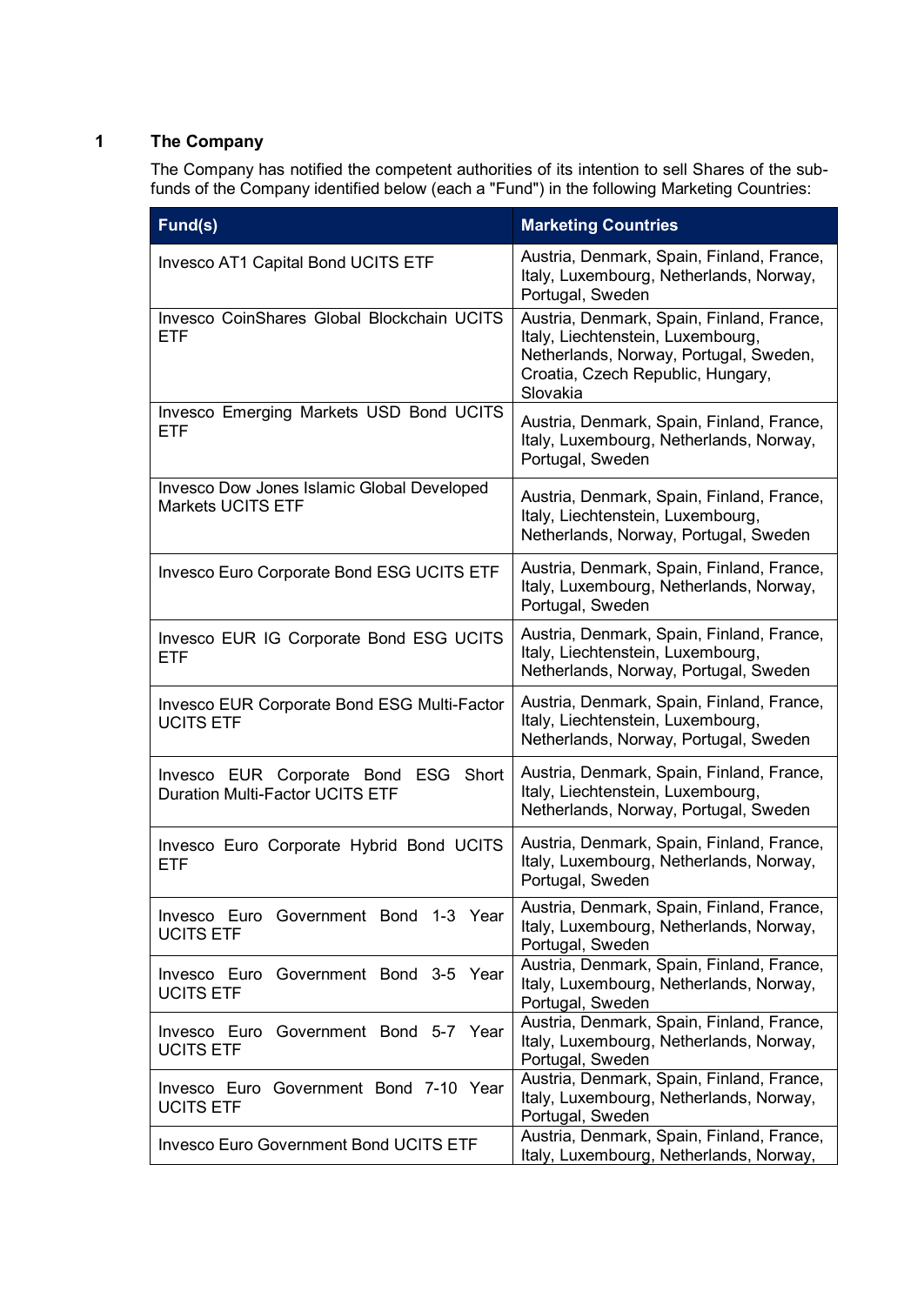|                                                                                             | Portugal, Sweden                                                                                                                                                          |
|---------------------------------------------------------------------------------------------|---------------------------------------------------------------------------------------------------------------------------------------------------------------------------|
| Invesco EUR High Yield Corporate Bond ESG<br><b>UCITS ETF</b>                               | Austria, Denmark, Spain, Finland, France,<br>Italy, Liechtenstein, Luxembourg,<br>Netherlands, Norway, Portugal, Sweden                                                   |
| Inflation-Linked<br>Government<br>Euro<br>Invesco<br><b>Bonds UCITS ETF</b>                 | Austria, Denmark, Spain, Finland, France,<br>Italy, Luxembourg, Netherlands, Norway,<br>Portugal, Sweden                                                                  |
| <b>Invesco Euro Ultra Short Duration UCITS ETF</b>                                          | Austria, Denmark, Spain, Finland, France,<br>Italy, Liechtenstein, Luxembourg,<br>Netherlands, Norway, Portugal, Sweden                                                   |
| Invesco FTSE All Share ESG Climate UCITS<br><b>ETF</b>                                      | Austria, Denmark, Spain, Finland, France,<br>Italy, Luxembourg, Netherlands, Norway,<br>Portugal, Sweden                                                                  |
| Invesco GBP Corporate Bond ESG UCITS ETF                                                    | Austria, Denmark, Spain, Finland, France,<br>Italy, Luxembourg, Netherlands, Norway,<br>Portugal, Sweden                                                                  |
| Invesco GBP Corporate Bond UCITS ETF                                                        | Austria, Denmark, Spain, Finland, France,<br>Italy, Luxembourg, Netherlands, Norway,<br>Portugal, Sweden                                                                  |
| Invesco Global Clean Energy UCITS ETF                                                       | Austria, Denmark, Spain, Finland, France,<br>Italy, Liechtenstein, Luxembourg,<br>Netherlands, Norway, Portugal, Sweden                                                   |
| Invesco MDAX® UCITS ETF                                                                     | Austria, Denmark, Spain, Finland, France,<br>Italy, Luxembourg, Netherlands, Norway,<br>Portugal, Sweden                                                                  |
| Invesco MSCI China Technology All Shares<br><b>Stock Connect UCITS ETF</b>                  | Austria, Denmark, Spain, Finland, France,<br>Italy, Liechtenstein, Luxembourg,<br>Netherlands, Norway, Portugal, Sweden                                                   |
| <b>Invesco MSCI China All Shares Stock Connect</b><br><b>UCITS ETF</b>                      | Austria, Denmark, Spain, Finland, France,<br>Italy, Liechtenstein, Luxembourg,<br>Netherlands, Norway, Portugal, Sweden,<br>Croatia, Czech Republic, Hungary,<br>Slovakia |
| Invesco MSCI Europe ESG Leaders Catholic<br>Principles UCITS ETF                            | Austria, Denmark, Spain, Finland, France,<br>Italy, Luxembourg, Netherlands, Norway,<br>Portugal, Sweden                                                                  |
| <b>Invesco MSCI Europe ESG Universal Screened</b><br><b>UCITS ETF</b>                       | Austria, Denmark, Spain, Finland, France,<br>Italy, Liechtenstein, Luxembourg,<br>Netherlands, Norway, Portugal, Sweden                                                   |
| Invesco MSCI Europe ex UK ESG Universal<br><b>Screened UCITS ETF</b>                        | Austria, Denmark, Spain, Finland, France,<br>Italy, Liechtenstein, Luxembourg,<br>Netherlands, Norway, Portugal, Sweden                                                   |
| <b>ESG</b><br>MSCI<br>Emerging<br>Markets<br>Invesco<br><b>Universal Screened UCITS ETF</b> | Austria, Denmark, Spain, Finland, France,<br>Italy, Liechtenstein, Luxembourg,<br>Netherlands, Norway, Portugal, Sweden                                                   |
| Invesco MSCI EMU ESG Universal Screened<br><b>UCITS ETF</b>                                 | Austria, Denmark, Spain, Finland, France,<br>Italy, Liechtenstein, Luxembourg,<br>Netherlands, Norway, Portugal, Sweden                                                   |
| Invesco MSCI Japan ESG Universal Screened<br><b>UCITS ETF</b>                               | Austria, Denmark, Spain, Finland, France,<br>Italy, Liechtenstein, Luxembourg,<br>Netherlands, Norway, Portugal, Sweden                                                   |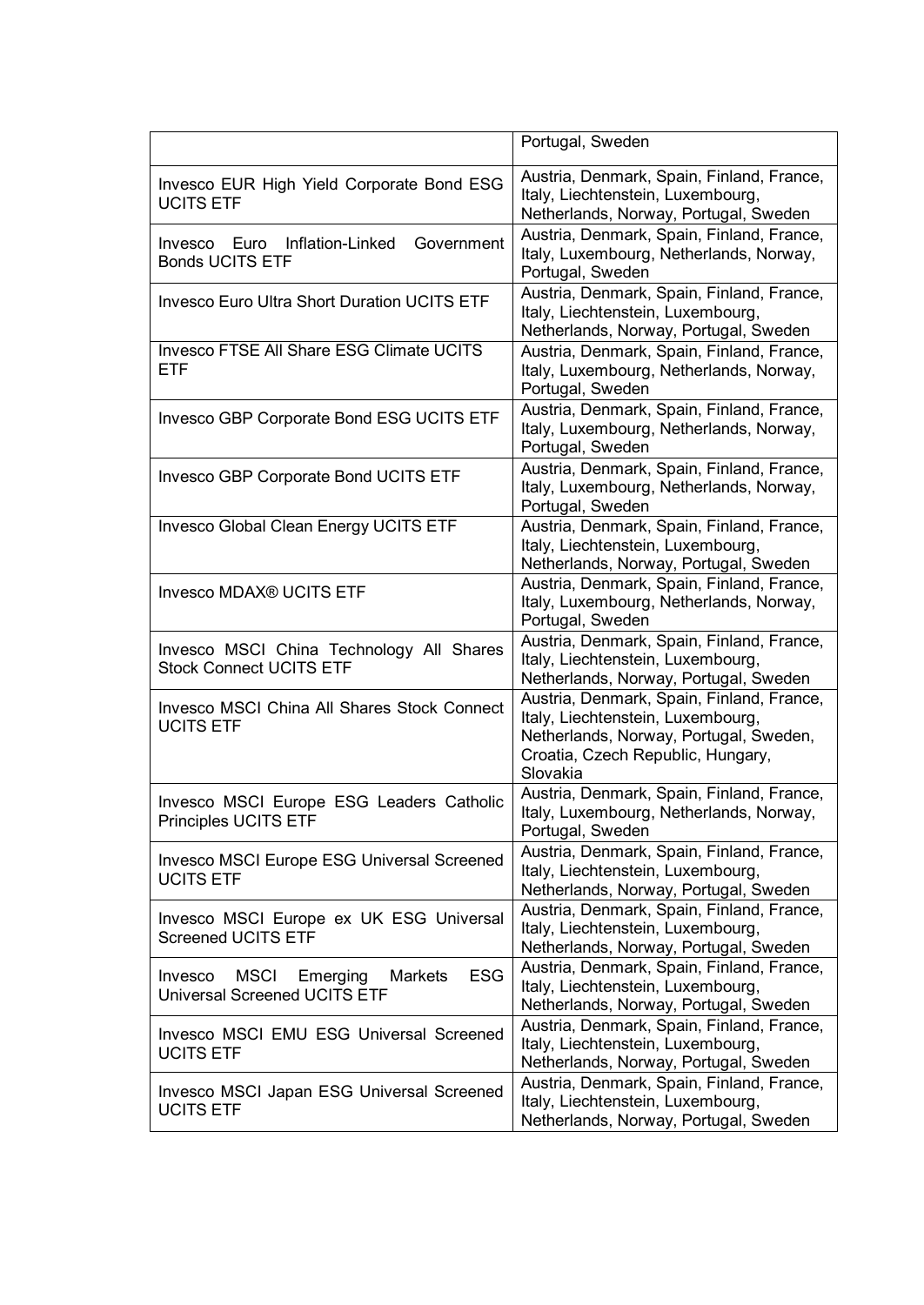| Invesco MSCI Pacific ex Japan ESG Universal<br><b>Screened UCITS ETF</b>           | Austria, Denmark, Spain, Finland, France,<br>Italy, Liechtenstein, Luxembourg,<br>Netherlands, Norway, Portugal, Sweden                                                   |  |
|------------------------------------------------------------------------------------|---------------------------------------------------------------------------------------------------------------------------------------------------------------------------|--|
| Invesco MSCI USA ESG Universal Screened<br><b>UCITS ETF</b>                        | Austria, Denmark, Spain, Finland, France,<br>Italy, Liechtenstein, Luxembourg,<br>Netherlands, Norway, Portugal, Sweden                                                   |  |
| Invesco MSCI World ESG Universal Screened<br><b>UCITS ETF</b>                      | Austria, Denmark, Spain, Finland, France,<br>Italy, Liechtenstein, Luxembourg,<br>Netherlands, Norway, Portugal, Sweden,<br>Croatia, Czech Republic, Hungary,<br>Slovakia |  |
| Invesco MSCI Europe ESG Climate Paris<br>Aligned UCITS ETF                         | Austria, Denmark, Spain, Finland, France,<br>Italy, Liechtenstein, Luxembourg,<br>Netherlands, Norway, Portugal, Sweden                                                   |  |
| Invesco MSCI World ESG<br>Climate<br>Paris<br>Aligned UCITS ETF                    | Austria, Denmark, Spain, Finland, France,<br>Italy, Liechtenstein, Luxembourg,<br>Netherlands, Norway, Portugal, Sweden                                                   |  |
| Invesco MSCI USA ESG Climate Paris Aligned<br><b>UCITS ETF</b>                     | Austria, Denmark, Spain, Finland, France,<br>Italy, Liechtenstein, Luxembourg,<br>Netherlands, Norway, Portugal, Sweden                                                   |  |
| <b>Invesco MSCI Emerging Markets ESG Climate</b><br>Paris Aligned UCITS ETF        | Austria, Denmark, Spain, Finland, France,<br>Italy, Liechtenstein, Luxembourg,<br>Netherlands, Norway, Portugal, Sweden                                                   |  |
| Invesco MSCI Japan ESG Climate<br>Paris<br>Aligned UCITS ETF                       | Austria, Denmark, Spain, Finland, France,<br>Italy, Liechtenstein, Luxembourg,<br>Netherlands, Norway, Portugal, Sweden                                                   |  |
| <b>Invesco NASDAQ Next Generation 100 UCITS</b><br><b>ETF</b>                      | Austria, Denmark, Spain, Finland, France,<br>Italy, Luxembourg, Netherlands, Norway,<br>Portugal, Sweden, Croatia, Czech<br>Republic, Hungary, Slovakia                   |  |
| Invesco NASDAQ-100 ESG UCITS ETF                                                   | Austria, Denmark, Spain, Finland, France,<br>Italy, Liechtenstein, Luxembourg,<br>Netherlands, Norway, Portugal, Sweden                                                   |  |
| <b>Invesco Preferred Shares UCITS ETF</b>                                          | Austria, Denmark, Spain, Finland, France,<br>Italy, Luxembourg, Netherlands, Norway,<br>Portugal, Sweden                                                                  |  |
| Invesco Quantitative Strategies ESG Global<br><b>Equity Multi-Factor UCITS ETF</b> | Austria, Denmark, Spain, Finland, France,<br>Italy, Luxembourg, Netherlands, Norway,<br>Portugal, Sweden                                                                  |  |
| Invesco S&P 500 Equal Weight UCITS ETF                                             | Austria, Denmark, Spain, Finland, France,<br>Italy, Luxembourg, Netherlands, Norway,<br>Portugal, Sweden                                                                  |  |
| Invesco S&P 500 Low Volatility UCITS ETF                                           | Austria, Denmark, Spain, Finland, France,<br>Italy, Luxembourg, Netherlands, Norway,<br>Portugal, Sweden                                                                  |  |
| <b>Invesco Solar Energy UCITS ETF</b>                                              | Austria, Denmark, Spain, Finland, France,<br>Italy, Liechtenstein, Luxembourg,<br>Netherlands, Norway, Portugal, Sweden                                                   |  |
| Invesco UK Gilt 1-5 Year UCITS ETF                                                 | Austria, Denmark, Spain, Finland, France,<br>Italy, Luxembourg, Netherlands, Norway,<br>Portugal, Sweden                                                                  |  |
| <b>Invesco UK Gilts UCITS ETF</b>                                                  | Austria, Denmark, Spain, Finland, France,<br>Italy, Luxembourg, Netherlands, Norway,<br>Portugal, Sweden                                                                  |  |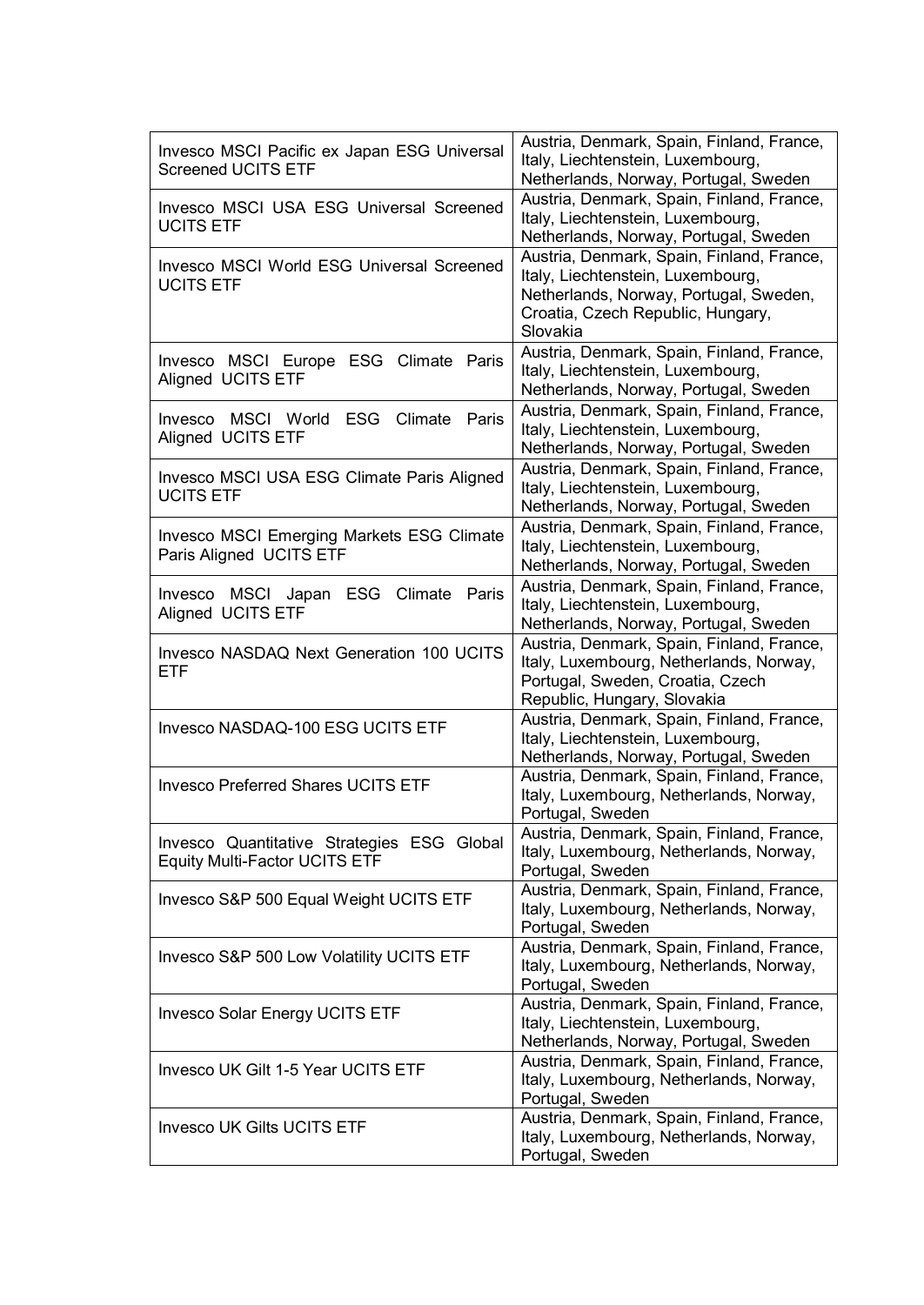| Invesco USD Corporate Bond ESG UCITS ETF                          | Austria, Denmark, Spain, Finland, France,<br>Italy, Luxembourg, Netherlands, Norway,<br>Portugal, Sweden                                                                                                                                           |  |
|-------------------------------------------------------------------|----------------------------------------------------------------------------------------------------------------------------------------------------------------------------------------------------------------------------------------------------|--|
| Invesco USD IG Corporate Bond ESG UCITS<br><b>ETF</b>             | Austria, Denmark, Spain, Finland, France,<br>Italy, Liechtenstein, Luxembourg,<br>Netherlands, Norway, Portugal, Sweden                                                                                                                            |  |
| Invesco USD High Yield Corporate Bond ESG<br><b>UCITS ETF</b>     | Austria, Denmark, Spain, Finland, France,<br>Italy, Liechtenstein, Luxembourg,<br>Netherlands, Norway, Portugal, Sweden<br>Austria, Denmark, Spain, Finland, France,<br>Italy, Liechtenstein, Luxembourg,<br>Netherlands, Norway, Portugal, Sweden |  |
| <b>Invesco USD Ultra Short Duration UCITS ETF</b>                 |                                                                                                                                                                                                                                                    |  |
| <b>Invesco US Municipal Bond UCITS ETF</b>                        | Austria, Denmark, Spain, Finland, France,<br>Italy, Liechtenstein, Luxembourg,<br>Netherlands, Norway, Portugal, Sweden                                                                                                                            |  |
| <b>Invesco US TIPS UCITS ETF</b>                                  | Austria, Denmark, Spain, Finland, France,<br>Italy, Luxembourg, Netherlands, Norway,<br>Portugal, Sweden                                                                                                                                           |  |
| Invesco US Treasury Bond 0-1 Year UCITS<br><b>ETF</b>             | Austria, Denmark, Spain, Finland, France,<br>Italy, Liechtenstein, Luxembourg,<br>Netherlands, Norway, Portugal, Sweden                                                                                                                            |  |
| Invesco US Treasury Bond 1-3 Year UCITS<br><b>ETF</b>             | Austria, Denmark, Spain, Finland, France,<br>Italy, Liechtenstein, Luxembourg,<br>Netherlands, Norway, Portugal, Sweden                                                                                                                            |  |
| Invesco US Treasury Bond 3-7 Year UCITS<br><b>ETF</b>             | Austria, Denmark, Spain, Finland, France,<br>Italy, Liechtenstein, Luxembourg,<br>Netherlands, Norway, Portugal, Sweden                                                                                                                            |  |
| Invesco US Treasury Bond 7-10 Year UCITS<br><b>ETF</b>            | Austria, Denmark, Spain, Finland, France,<br>Italy, Liechtenstein, Luxembourg,<br>Netherlands, Norway, Portugal, Sweden                                                                                                                            |  |
| Invesco US Treasury Bond 10+ Year UCITS<br><b>ETF</b>             | Austria, Denmark, Spain, Finland, France,<br>Italy, Luxembourg, Netherlands, Norway,<br>Portugal, Sweden                                                                                                                                           |  |
| Invesco US Treasury Bond UCITS ETF                                | Austria, Denmark, Spain, Finland, France,<br>Italy, Liechtenstein, Luxembourg,<br>Netherlands, Norway, Portugal, Sweden                                                                                                                            |  |
| <b>Invesco Variable Rate Preferred Shares UCITS</b><br><b>ETF</b> | Austria, Denmark, Spain, Finland, France,<br>Italy, Luxembourg, Netherlands, Norway,<br>Portugal, Sweden                                                                                                                                           |  |

#### **2 Exchange and Repurchase of Shares**

Exchange and repurchase requests for Shares is outlined in the sections entitled "Share Dealing on the Primary Market" and "Share Dealing on the Secondary Market".

### **3 Documents, Notices and Information on Investor Rights**

The following information and/or documentation is available from the Company at Ground Floor, 2 Cumberland Place, Fenian Street, Dublin 2 or from the facilities agents outlined in Schedule 1:

- the Constitution of the Company
- the Prospectus, including any Supplement and/or annex/addendum thereto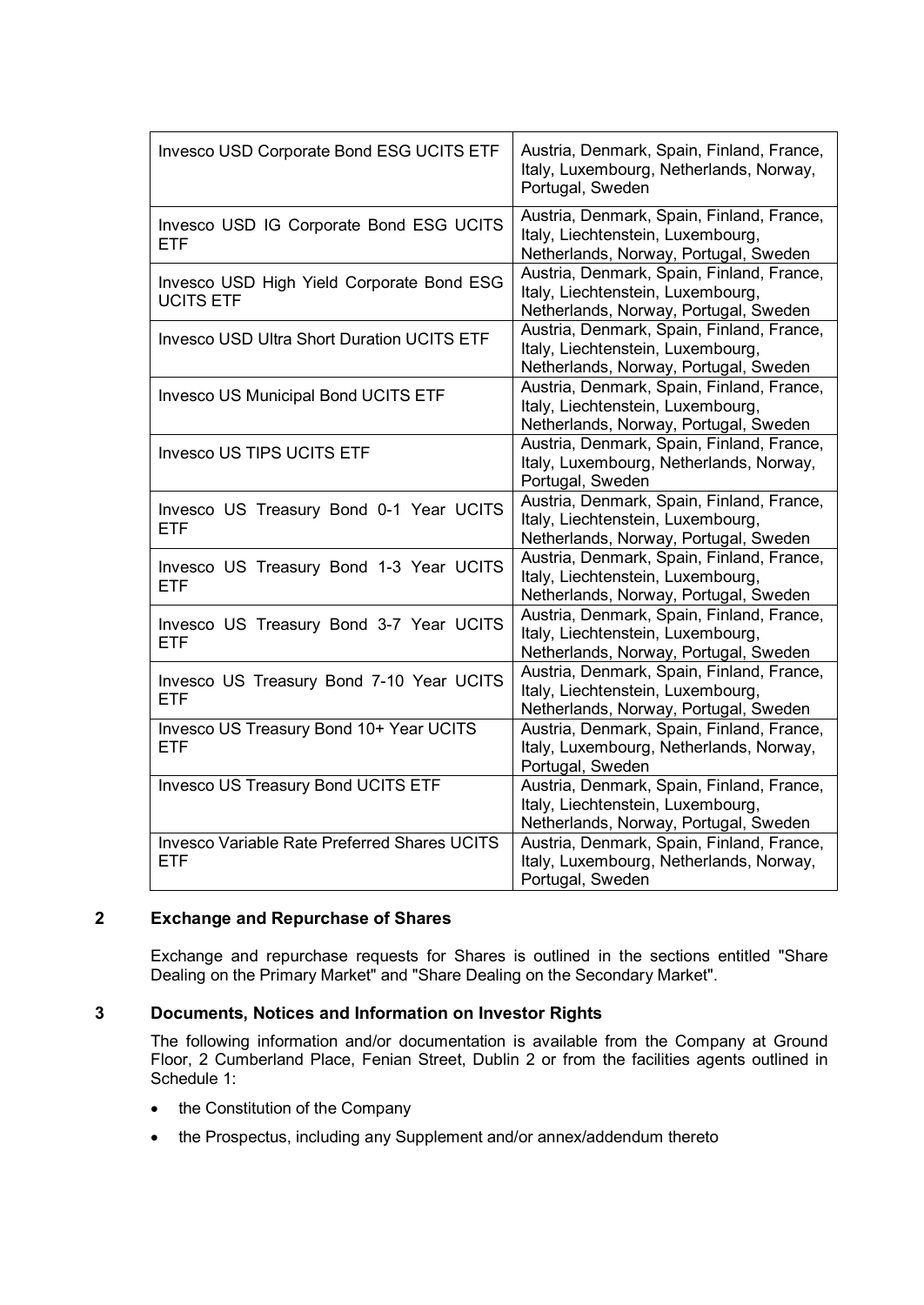- the Key Investor Information Documents, including any relevant translation thereof
- the latest published annual report and semi-annual report
- notices to Shareholders

Information on how Shareholder complaints are dealt with and how Shareholders exercise their rights arising from their investment is available from Company and the Investment Manager.

#### **4 Publication of Prices**

The sale and purchase prices of shares are available from the Administrator and at etf.invesco.com.

#### **5 Taxation**

The taxation of income for investors varies considerably in each EEA Member State. Investors are therefore advised to carefully consider their tax position and contact their personal tax advisors.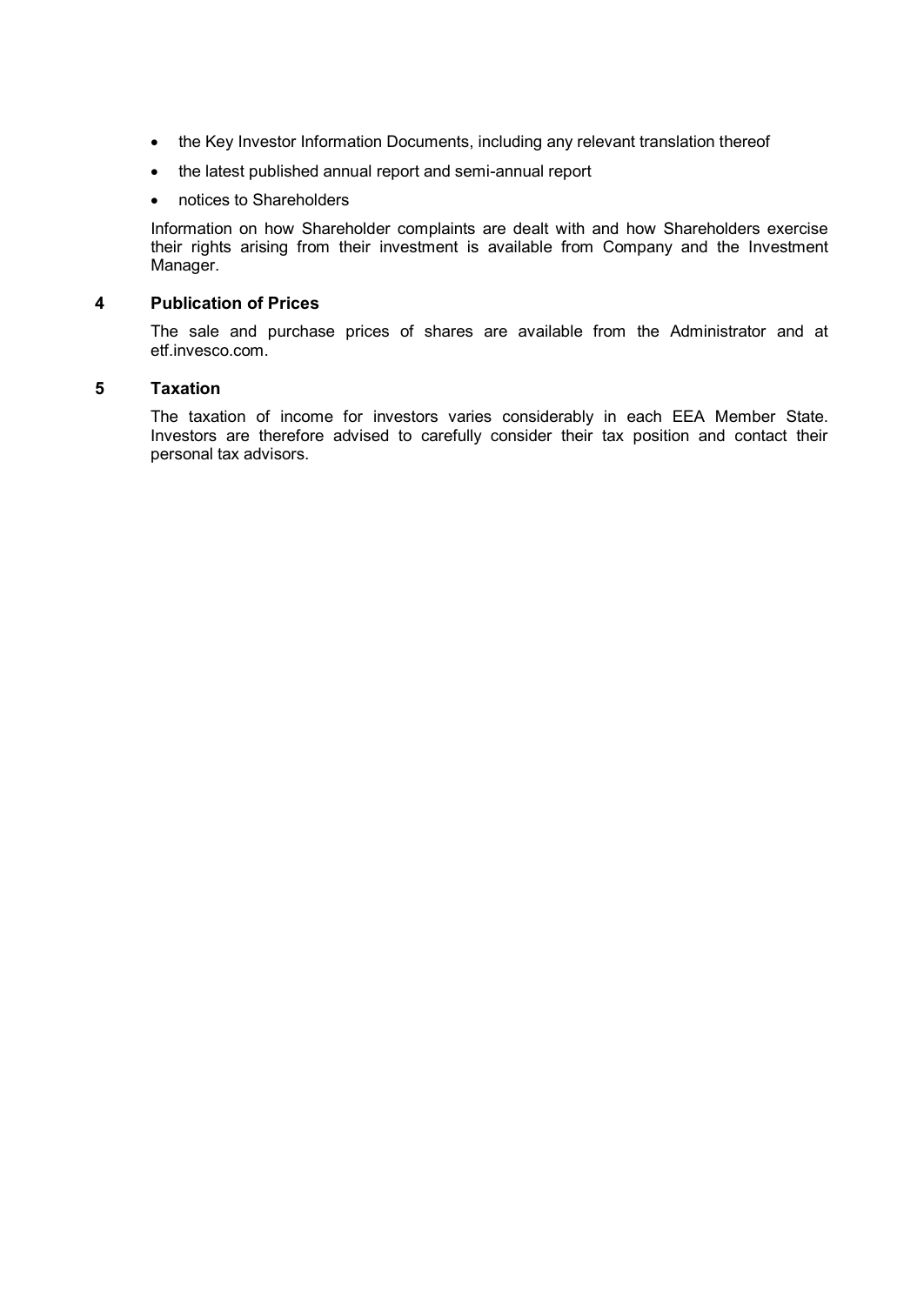## **SCHEDULE 1**

| <b>Member State</b>   | <b>Facilities Agent (s)</b>                                                                                                                        | <b>Contact and Address</b>                                                                                                                                 |  |
|-----------------------|----------------------------------------------------------------------------------------------------------------------------------------------------|------------------------------------------------------------------------------------------------------------------------------------------------------------|--|
| Austria               | <b>Bank</b><br>der<br>Erste<br>oesterreichischen<br>Sparkassen AG                                                                                  | Erste<br>Bank<br>der<br>oesterreichischen Sparkassen<br>AG<br>Am Belvedere 1, 1100 Wien<br>E-mail:<br>foreignfunds0540@erstebank.at                        |  |
| Croatia               | Invesco<br>Asset  <br>Management<br>Deutschland GmbH,<br>acting<br>through<br>its<br>Austrian Branch, Invesco<br>Asset<br>Management<br>Osterreich | Rotenturmstrasse 16-18, 1010<br>Vienna, Austria<br>E-mail: info@vie.invesco.com                                                                            |  |
| <b>Czech Republic</b> | Asset<br>Invesco<br>Management<br>Deutschland GmbH,<br>acting<br>through<br>its<br>Austrian Branch, Invesco<br>Management<br>Asset<br>Osterreich   | Rotenturmstrasse 16-18, 1010<br>Vienna, Austria<br>E-mail: info@vie.invesco.com                                                                            |  |
| <b>Denmark</b>        | Stockrate<br>Asset<br>Management                                                                                                                   | <b>StockRate Asset Management</b><br>Sdr. Jernbanevej 18D<br>Dk-3400 Hillerød<br>E-mail: td@stockrate.dk                                                   |  |
| Finland               | Invesco<br>Investment<br><b>Management Limited</b>                                                                                                 | <b>Ground Floor</b><br>2 Cumberland Place<br><b>Fenian Street</b><br>Dublin 2<br>E-mail: legaletf@invesco.com                                              |  |
| France                | Société<br>Générale<br>Luxembourg                                                                                                                  | Société Générale Luxembourg<br>(centre opérationnel)<br>28-32 Place de la gare<br>L-1616 Luxembourg<br>E-mail:<br>SG-French-Local-<br>Agent-Lux@socgen.com |  |
| Hungary               | Invesco<br>Asset<br>Management<br>Deutschland GmbH,<br>acting<br>through<br>its<br>Austrian Branch, Invesco<br>Asset<br>Management<br>Osterreich   | Rotenturmstrasse 16-18, 1010<br>Vienna, Austria<br>E-mail: info@vie.invesco.com                                                                            |  |
| Italy                 | Investment<br>Invesco<br><b>Management Limited</b>                                                                                                 | <b>Ground Floor</b><br>2 Cumberland Place<br><b>Fenian Street</b>                                                                                          |  |